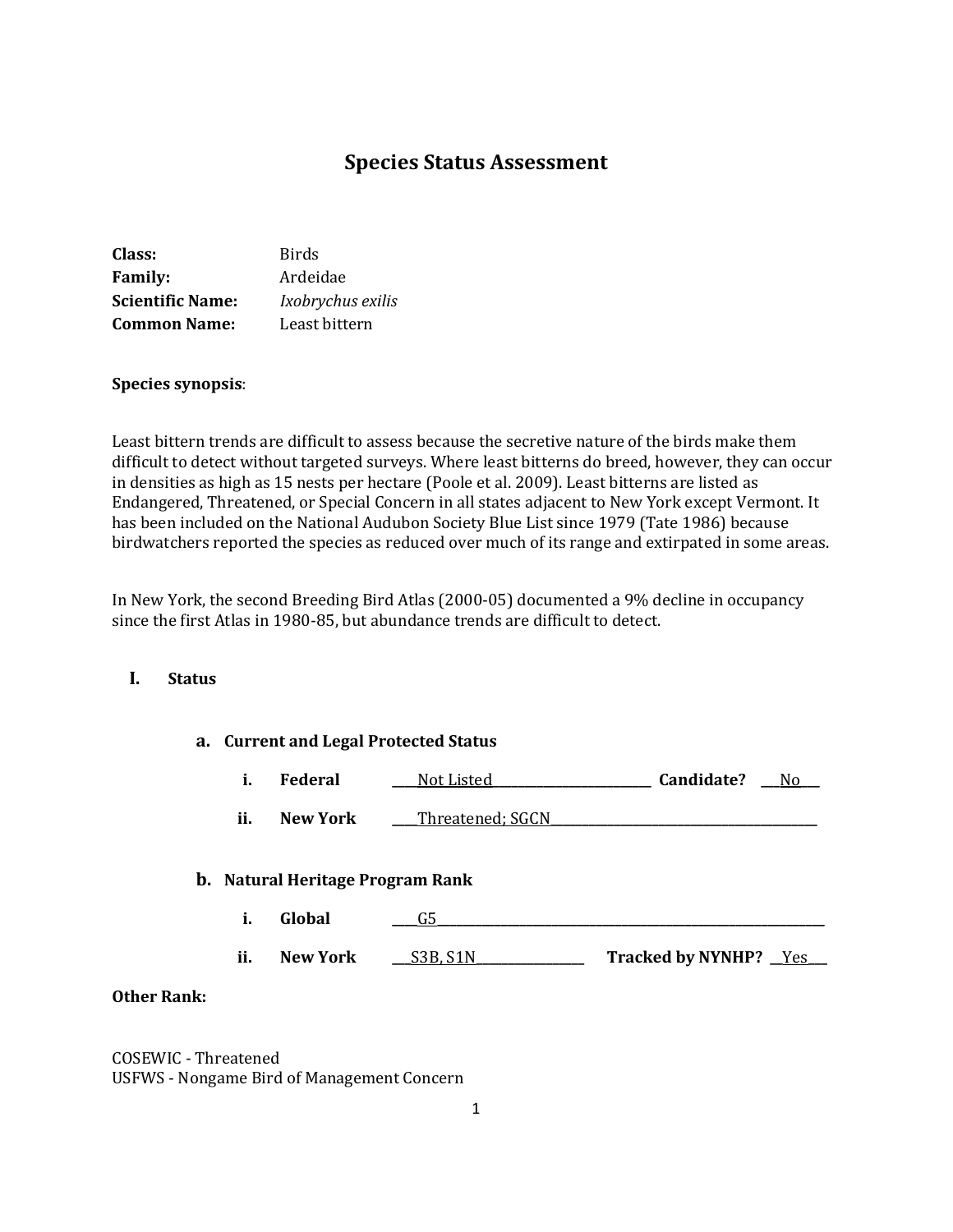## **Status Discussion:**

Least bittern is an uncommon breeder with a spotty distribution in New York. In winter it is very rare along the coast and unknown upstate (Stoner 1998).

## **II. Abundance and Distribution Trends**

**a. North America**

| i. Abundance      |                                                               |  |
|-------------------|---------------------------------------------------------------|--|
|                   | ____ declining <u>X</u> _increasing ______stable _____unknown |  |
| ii. Distribution: |                                                               |  |
|                   | ____ declining <u>X</u> _increasing ______stable _____unknown |  |
|                   |                                                               |  |
|                   |                                                               |  |
| b. Regional       |                                                               |  |
| i. Abundance      |                                                               |  |
|                   |                                                               |  |
| ii. Distribution: |                                                               |  |
|                   |                                                               |  |
|                   |                                                               |  |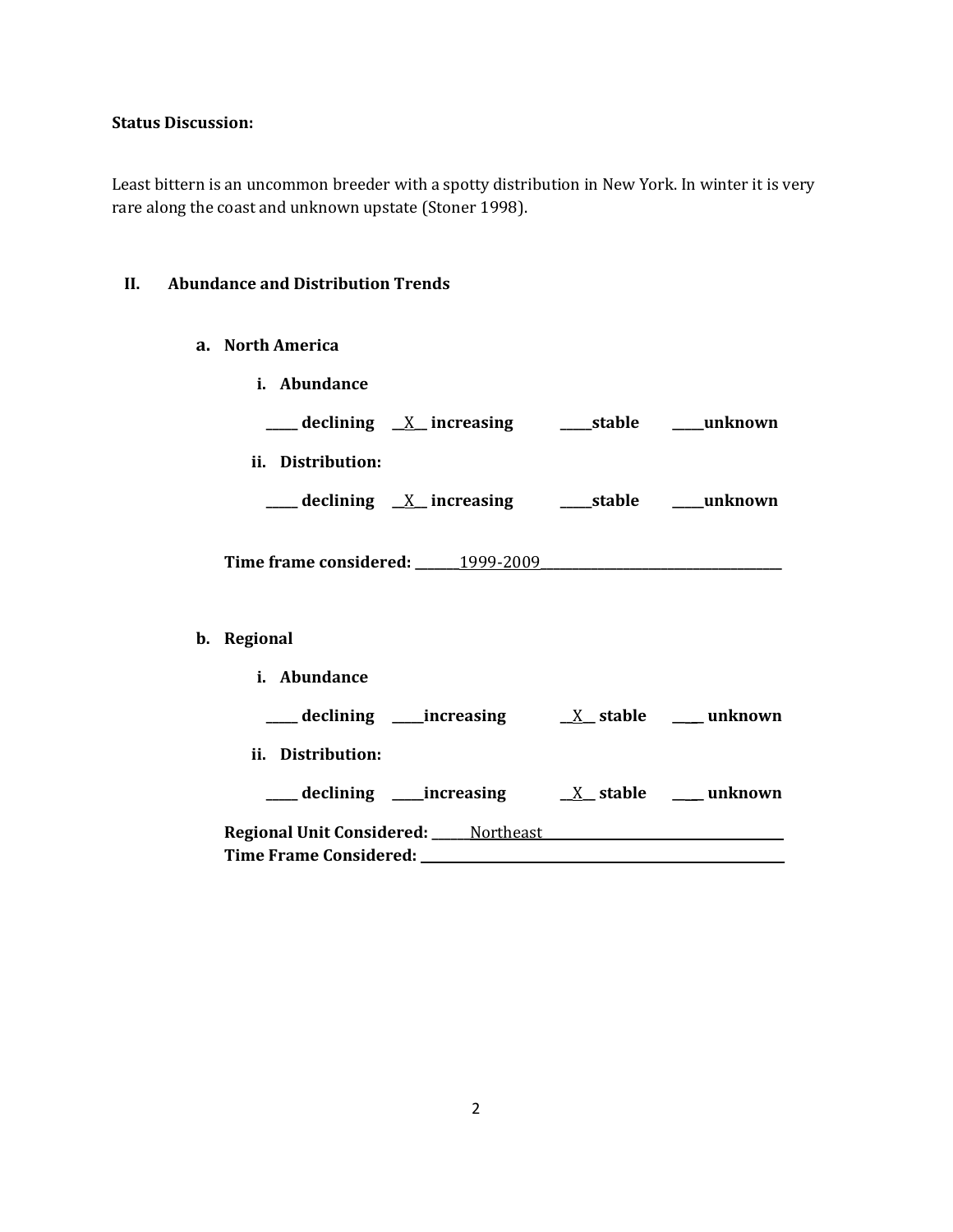**c. Adjacent States and Provinces**

| <b>CONNECTICUT</b>                |                                                                                                                                                                                                                                |                 |  |
|-----------------------------------|--------------------------------------------------------------------------------------------------------------------------------------------------------------------------------------------------------------------------------|-----------------|--|
| i. Abundance<br>ii. Distribution: |                                                                                                                                                                                                                                |                 |  |
|                                   |                                                                                                                                                                                                                                |                 |  |
|                                   | Time frame considered: Not specified in WAP Time frame and the set of the set of the set of the set of the set of the set of the set of the set of the set of the set of the set of the set of the set of the set of the set o |                 |  |
|                                   | MASSACHUSETTS Not Present Modata Modata                                                                                                                                                                                        |                 |  |
| i. Abundance<br>ii. Distribution: | $\frac{1}{\sqrt{2}}$ declining $\frac{1}{\sqrt{2}}$ increasing $\frac{1}{\sqrt{2}}$ stable $\frac{1}{\sqrt{2}}$ unknown                                                                                                        |                 |  |
|                                   | declining ___ increasing ___ x_ stable ___ unknown                                                                                                                                                                             |                 |  |
|                                   | Time frame considered: __27 occurrences since 1980; 10 in BBA1, 16 in BBA2                                                                                                                                                     |                 |  |
|                                   | NEW JERSEY Not Present _______                                                                                                                                                                                                 | No data _______ |  |
| i. Abundance<br>ii. Distribution: |                                                                                                                                                                                                                                |                 |  |
|                                   |                                                                                                                                                                                                                                |                 |  |
|                                   |                                                                                                                                                                                                                                |                 |  |
|                                   |                                                                                                                                                                                                                                |                 |  |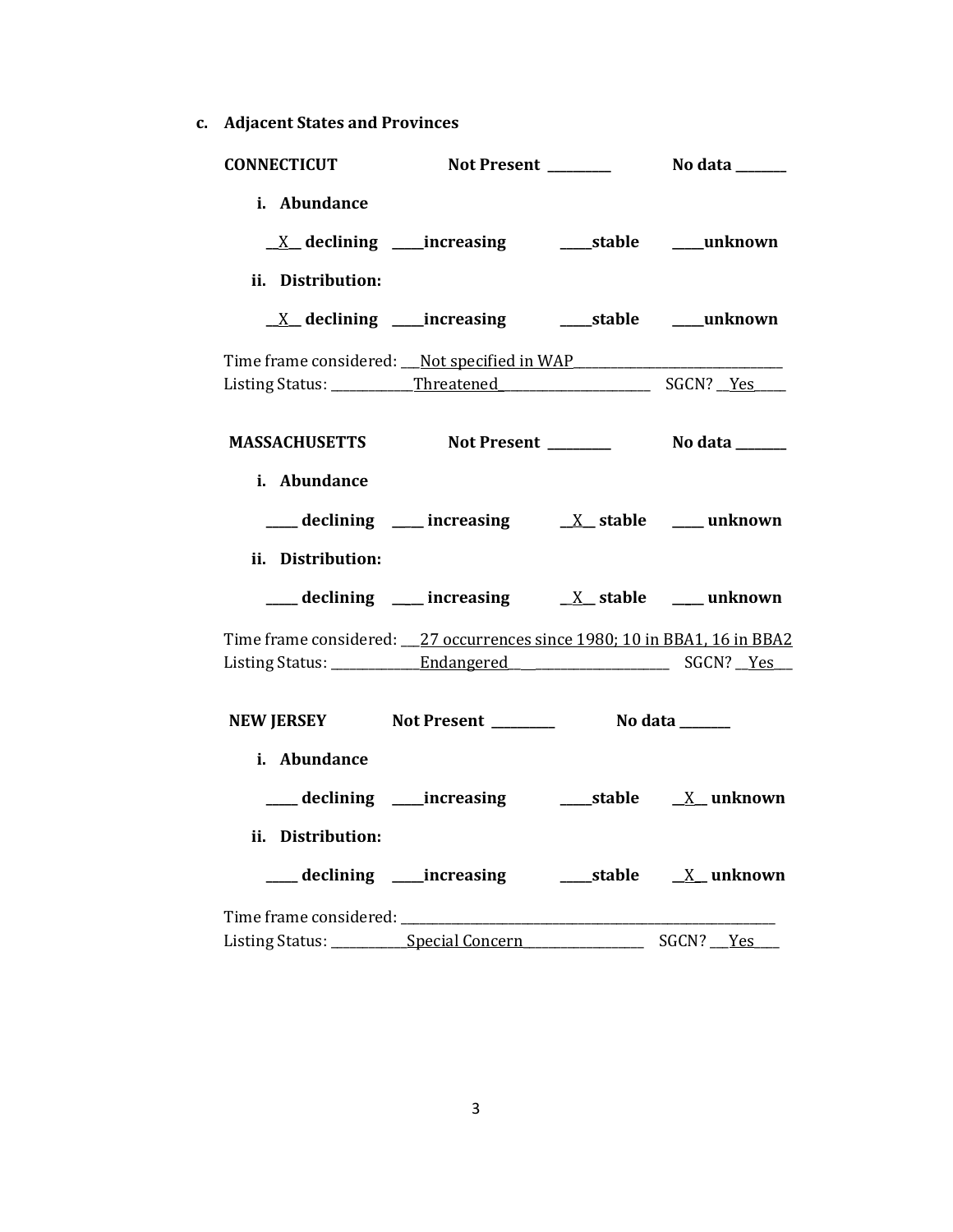| <b>ONTARIO</b>                                                          |                                                                          |                |
|-------------------------------------------------------------------------|--------------------------------------------------------------------------|----------------|
| i. Abundance                                                            |                                                                          |                |
|                                                                         | $\underline{X}$ declining ____increasing ___________stable ______unknown |                |
| ii. Distribution:                                                       |                                                                          |                |
|                                                                         | <u>X</u> declining ____increasing ______ stable ____unknown              |                |
| Time frame considered: 1999-2009 [1999-2009]                            |                                                                          |                |
|                                                                         |                                                                          |                |
| PENNSYLVANIA Not Present ________                                       |                                                                          | No data ______ |
| i. Abundance                                                            |                                                                          |                |
|                                                                         |                                                                          |                |
| ii. Distribution:                                                       |                                                                          |                |
|                                                                         |                                                                          |                |
| Time frame considered: __1984-89 to 2004-08                             |                                                                          |                |
|                                                                         |                                                                          |                |
| <b>QUEBEC</b>                                                           |                                                                          |                |
| i. Abundance                                                            |                                                                          |                |
|                                                                         | ___ declining ____increasing _____ stable ___ X__ unknown                |                |
| ii. Distribution:                                                       |                                                                          |                |
|                                                                         | ___ declining ____increasing ______ stable ___ X__ unknown               |                |
| Time frame considered: _Intensive surveys 2004-07 revealed 48 new sites |                                                                          |                |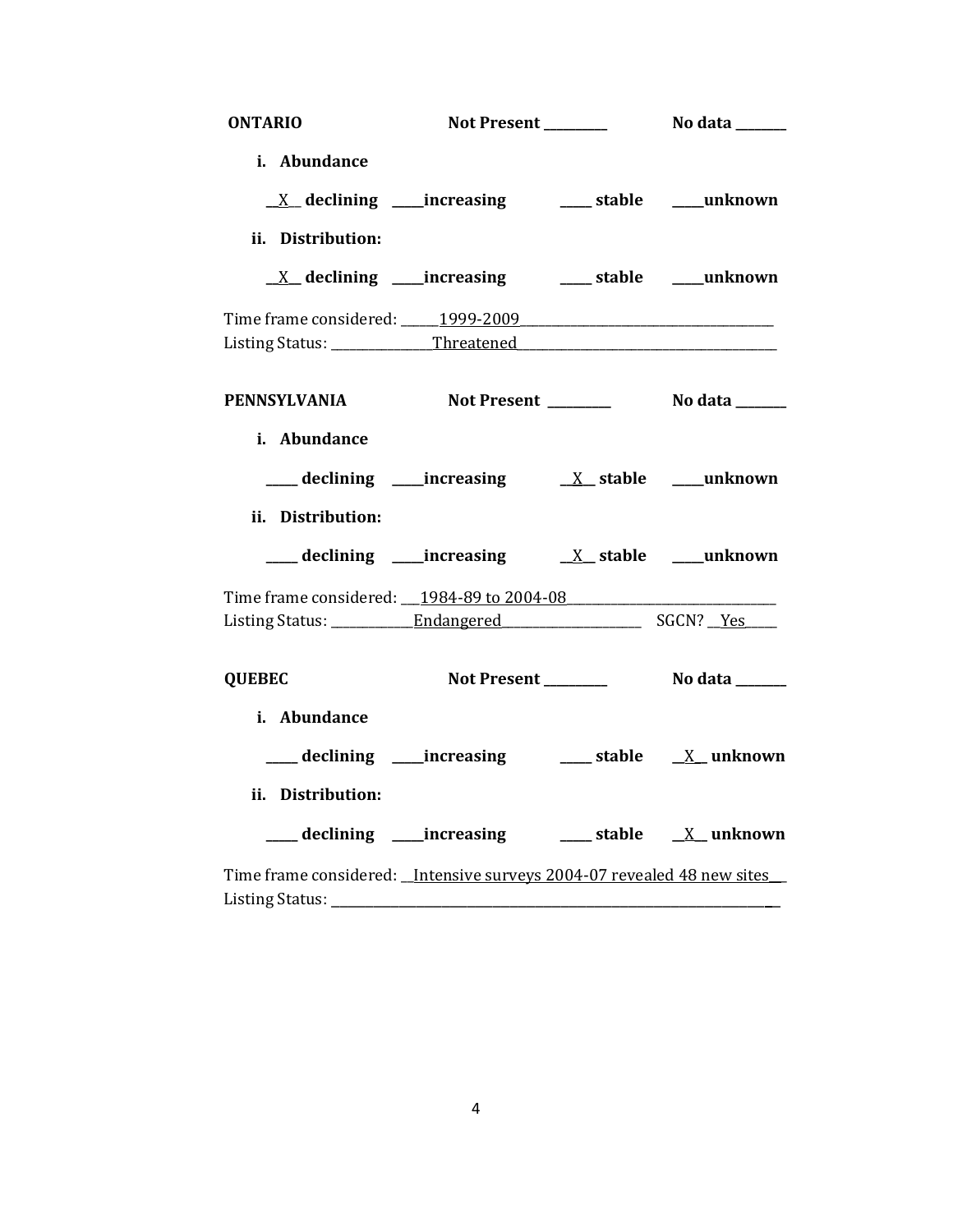| <b>VERMONT</b>                                                          |  |                |
|-------------------------------------------------------------------------|--|----------------|
| i. Abundance                                                            |  |                |
|                                                                         |  |                |
| ii. Distribution:                                                       |  |                |
|                                                                         |  |                |
|                                                                         |  |                |
| Time frame considered: 1976-81 to 2003-07                               |  |                |
|                                                                         |  |                |
| d. NEW YORK                                                             |  | No data $\_\_$ |
| i. Abundance                                                            |  |                |
|                                                                         |  |                |
| ii. Distribution:                                                       |  |                |
| $\underline{X}$ declining ____increasing __________stable ______unknown |  |                |
| Time frame considered: __ 1980-85 to 2000-05                            |  |                |

### **Monitoring in New York.**

A three-year pilot study of the National Marshbird Monitoring Program was conducted by the NYSDEC from 2009-2011 at selected wetlands across the state. Surveys continued in 2012. Current survey locations appear to result in an inadequate number of detections of this species to detect a population trend and consideration is being given to including additional survey locations in order to address this. In addition, the Marsh Monitoring Program through Bird Studies Canada has long term marsh bird monitoring routes in the Great Lakes Basin part of New York. The least bittern is a target species in both of these survey protocols.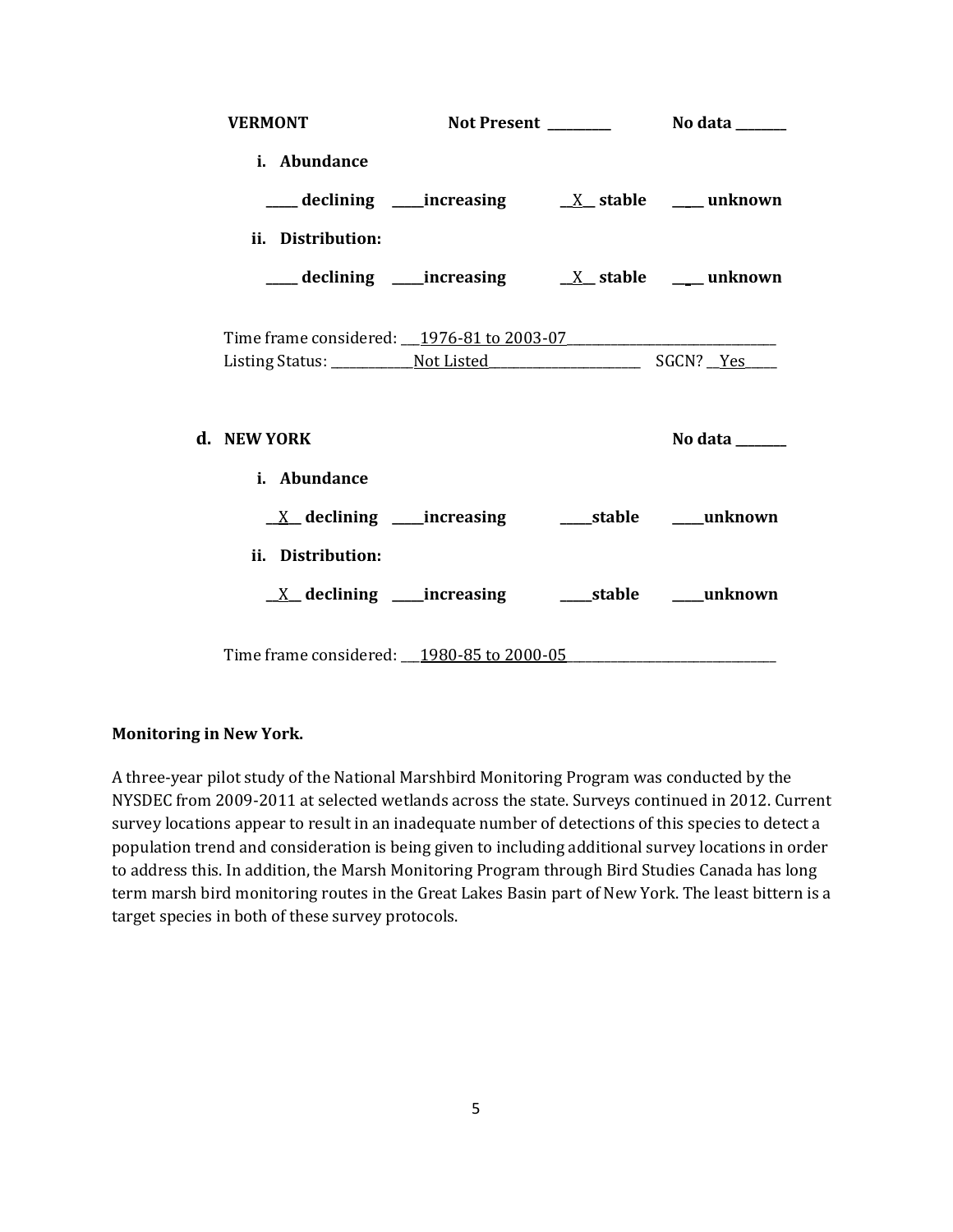### **Trends Discussion:**

The Breeding Bird Survey does not adequately address secretive marsh birds, but the Marsh Monitoring Program found a significant decline of 8.5% per year in the Great Lakes Basin between 1995 and 2003. The Breeding Bird Atlas documented a 9% decline in occupancy from 1980-85 to 2000-05.



**Figure 1**. Known locations of least bittern from the NYS Breeding Bird Atlas (NYSDEC).



**Figure 2.** Distribution of least bittern in North America (Birds of North America Online).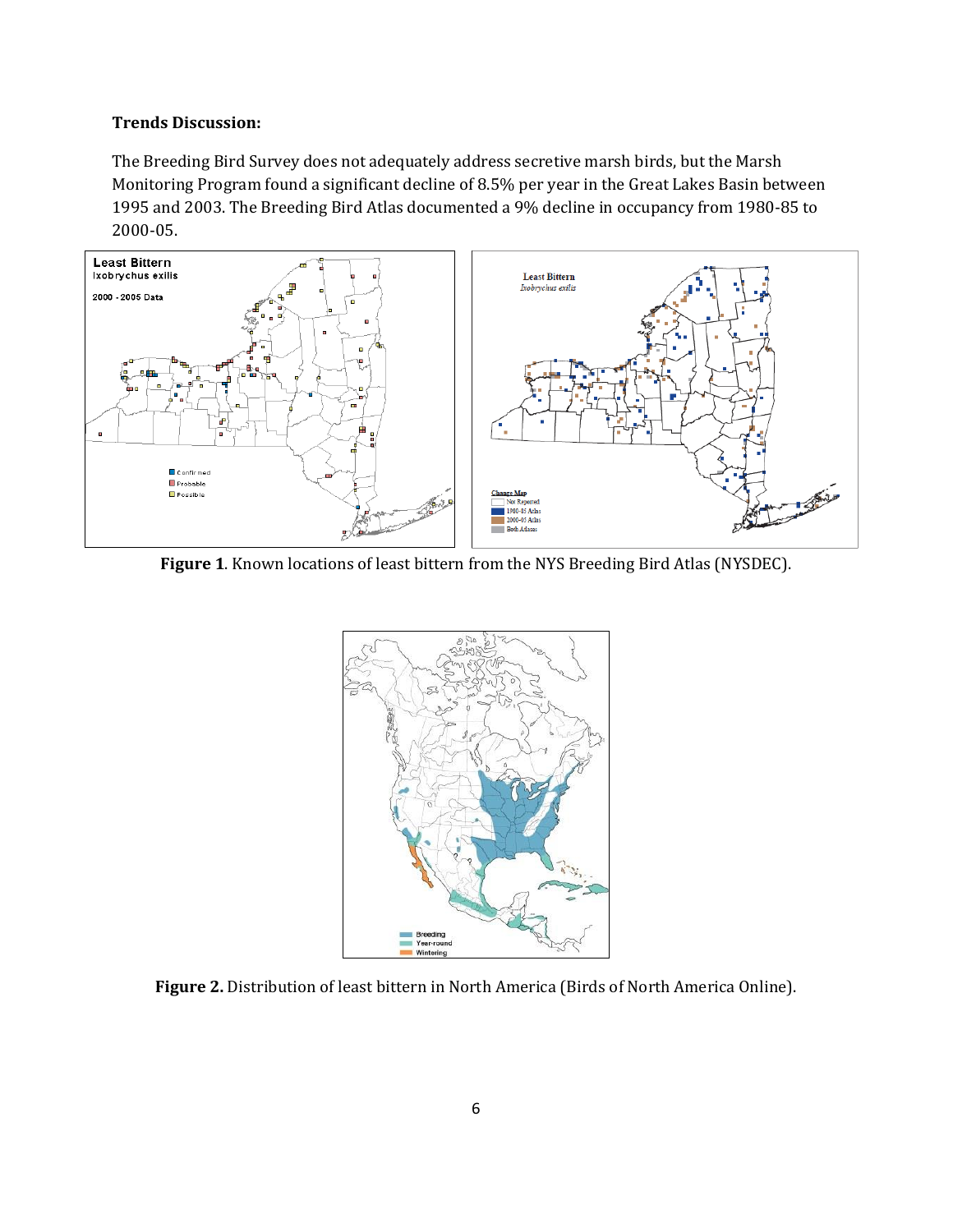

**Figure 3.** Conservation status of least bittern in North America (NatureServe 2012).



**Figure 4.** Least bittern range map (NatureServe 2012).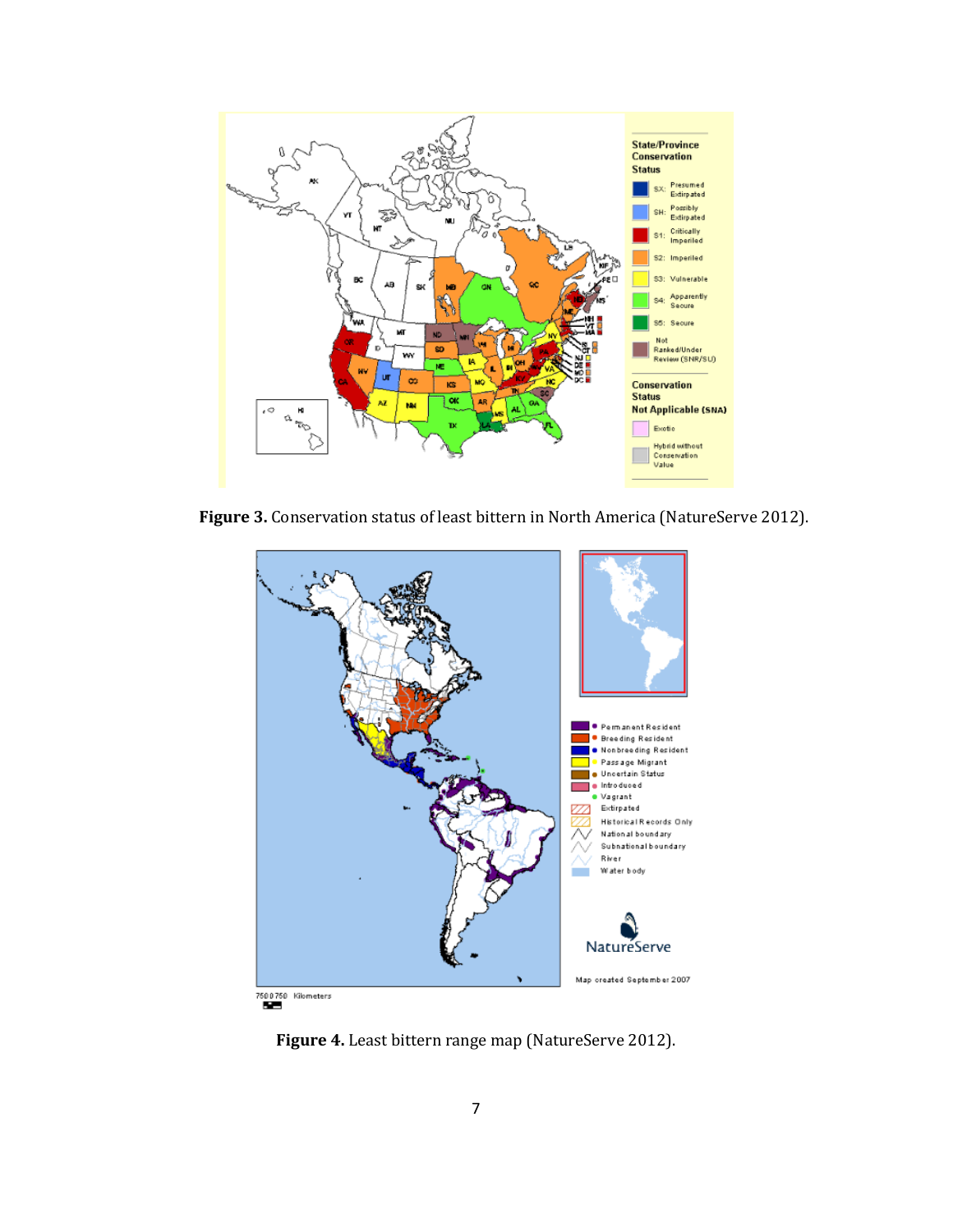#### **III. New York Rarity, if known:**

| <b>Historic</b> | # of Animals | # of Locations | % of State |
|-----------------|--------------|----------------|------------|
| prior to 1970   |              |                |            |
| prior to 1980   |              |                |            |
| prior to 1990   |              | 142 blocks     |            |

#### **Details of historic occurrence:**

The first Breeding Bird Atlas (1980-85) documented occupancy in 142 survey blocks (out of 5,335). Breeding was concentrated on the Great Lakes Plain and Hudson Valley.

| <b>Current</b> | # of Animals | # of Locations | % of State |
|----------------|--------------|----------------|------------|
|                |              | 129 blocks     |            |

### **Details of current occurrence:**

The second Breeding Bird Atlas (2000-05) documented occupancy in 129 survey blocks (out of 5,335), a decline of 9%. Concentrations are apparent near the Iroquois and Montezuma wetland complexes, as well as at marsh complexes along Lake Ontario, most of which are at least partially contained in state Wildlife Management Areas.

#### **New York's Contribution to Species North American Range:**

**Distribution** (percent of NY where species occurs) **Abundance** (within NY distribution)

| $0 - 5\%$ | __ abundant                |
|-----------|----------------------------|
| $6 - 10%$ | common                     |
| 11-25%    | <sub>-</sub> fairly common |
| 26-50%    | uncommon                   |
| $>50\%$   | rare                       |

#### **NY's Contribution to North American range**

| X | $0 - 5%$  |
|---|-----------|
|   | $6 - 10%$ |

- \_\_\_\_ 11-25%
- $-26 50\%$
- $>50\%$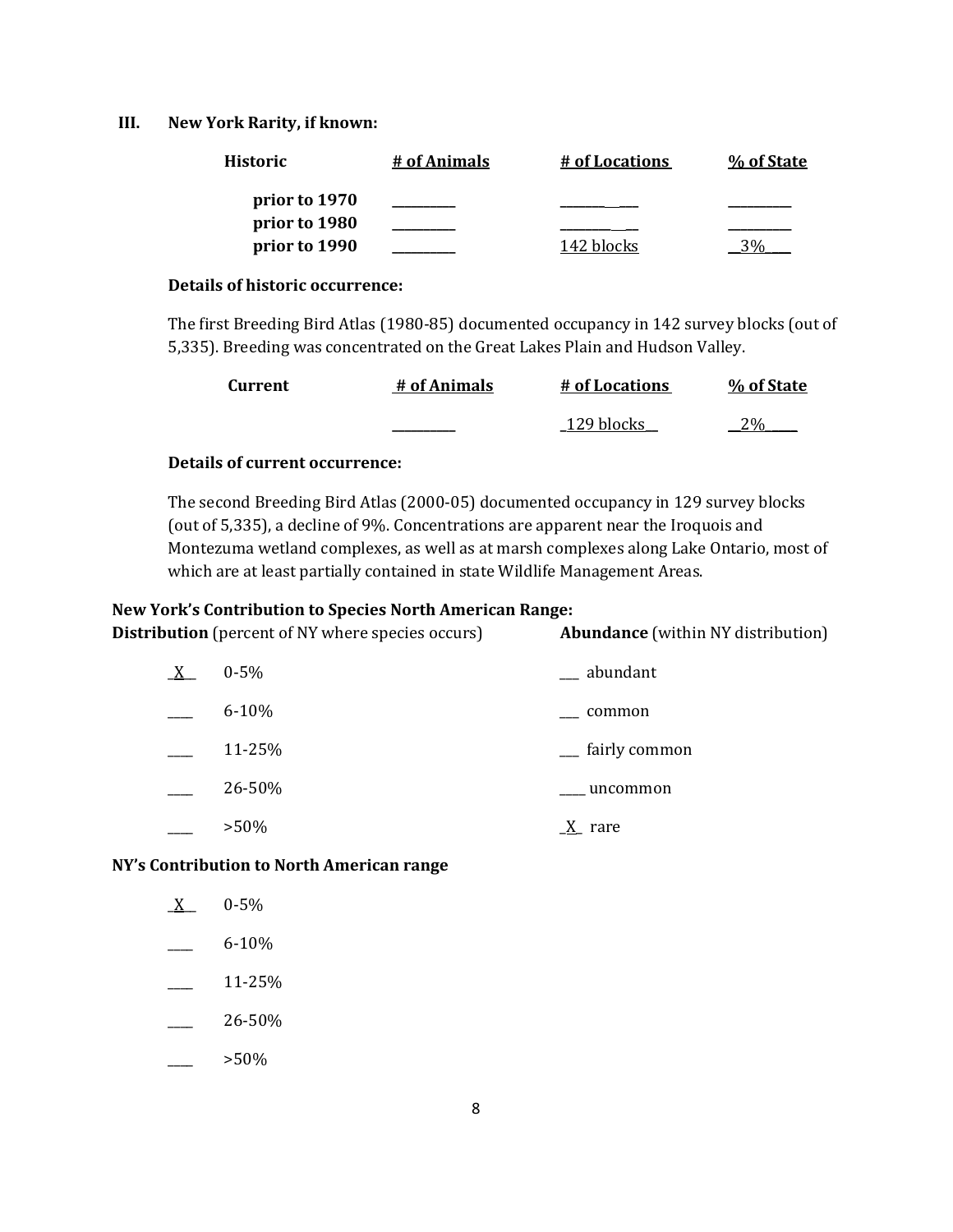**Classification of New York Range**

**\_\_\_\_\_ Core**

\_X\_\_\_ **Peripheral**

**\_\_\_\_\_ Disjunct**

**Distance to core population:**

### **IV. Primary Habitat or Community Type:**

**\_\_\_\_\_\_\_\_\_\_\_**

1. Freshwater Marsh

2. Great Lakes Freshwater Estuary Marsh

3. Estuarine, Brackish Intertidal, Tidal Wetland

4. Estuarine, Freshwater Intertidal, Tidal Wetland, Freshwater Tidal Marsh

#### **Habitat or Community Type Trend in New York:**

| $X$ Declining                                        | Stable | Increasing | ____Unknown |  |
|------------------------------------------------------|--------|------------|-------------|--|
| Time frame of decline/increase: ________Since 19750s |        |            |             |  |
| <b>Habitat Specialist?</b>                           |        | $X$ Yes    | No.         |  |
| <b>Indicator Species?</b>                            |        | $X$ Yes    | No          |  |

#### **Habitat Discussion:**

In New York, least bitterns breed in freshwater marshes with tall emergent vegetation, such as cattail, interspersed with open water. Recent breeding reports on Long Island have been from freshwater and brackish marshes, which appear to be favored over salt marsh habitat (Kennedy 2008). Least bitterns are thought to be area-dependent, preferring marshes of greater than 5 hectares (12.3 acres) (Brown and Dinsmore 1986).

Least bitterns prefer stands of cattails or bulrush with bur-reed, sedges, or common reed. Stands of cattails are often interspersed with pools of open water or slow-moving channels and some woody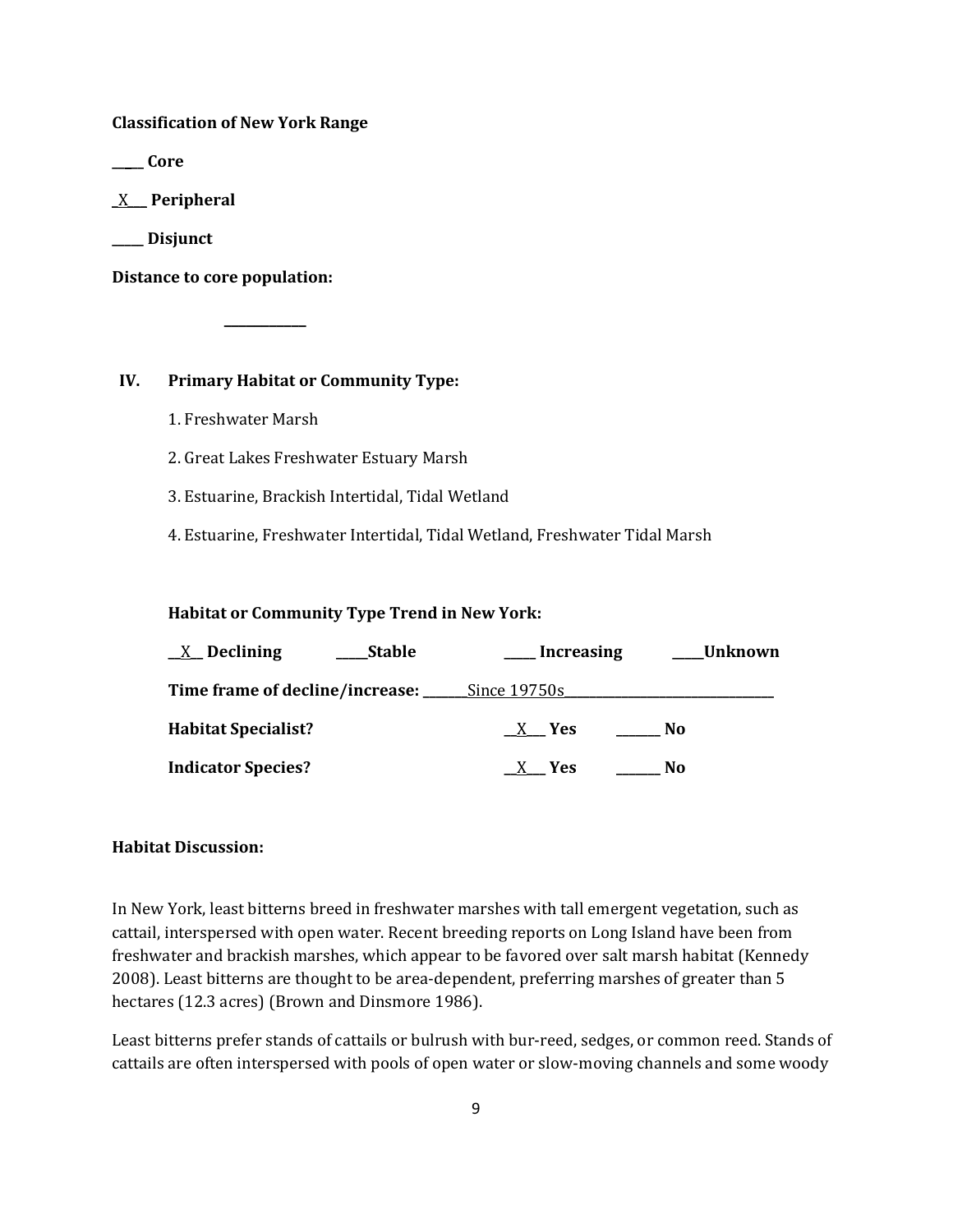vegetation. Large marshes are important breeding areas for this species. Open habitats such as mats of emergent vegetation are rarely used (Frederick et al. 1990 cited in NatureServe 2003).

### **V. New York Species Demographics and Life History**

- **\_\_**X**\_\_ Breeder in New York**
	- **\_\_**X**\_\_ Summer Resident**
	- **\_\_\_\_\_ Winter Resident**
	- **\_\_\_\_\_ Anadromous**

**\_\_\_\_\_ Non-breeder in New York**

- **\_\_\_\_\_ Summer Resident**
- **\_\_\_\_\_ Winter Resident**
- **\_\_\_\_\_ Catadromous**

**\_\_\_\_\_ Migratory only**

**\_\_\_\_\_Unknown**

### **Species Demographics and Life History Discussion:**

No definite information is available on age at first breeding, which is presumably 1 year (Poole et al. 2009). Pairs will occasionally nest twice per breeding season (e.g., Weller 1961), both re-nesting after depredation and raising two broods (Bogner and Baldassarre 2002). In western New York, the mean time between failure or hatching of the first nest and initiation of a new nest was 5.3 d  $\pm$ 0.9 SE  $(n = 3)$  for re-nesting birds, and 21.7 d  $\pm 3.5$  SE  $(n = 3)$  for double-brooded pairs (Bogner and Baldassarre 2002). In western New York wetlands, 1999-2000, nest success (% nests hatching young) ranged from 58-68% in 2 years; fledging success (% young hatched that fledged) ranged from 76-78% (Bogner and Baldassarre 2002). Thus overall success in this study (% eggs producing fledged young) was 44-52%.

No information is available on lifespan and survivorship , except 2540 individuals banded between 1914 and 2004 with only 8 subsequent encounters, none of which > 3 years after banding (Klimkiewicz 2008). Little information is available on the effects of disease and parasites or causes of death; the least bittern is known to host trematode worms (Font et al. 1984) and two species of lice and one species of mite (Peters 1936). Populations were thought to be reduced by an unknown disease during the nesting season at an Iowa wetland (Kent 1951).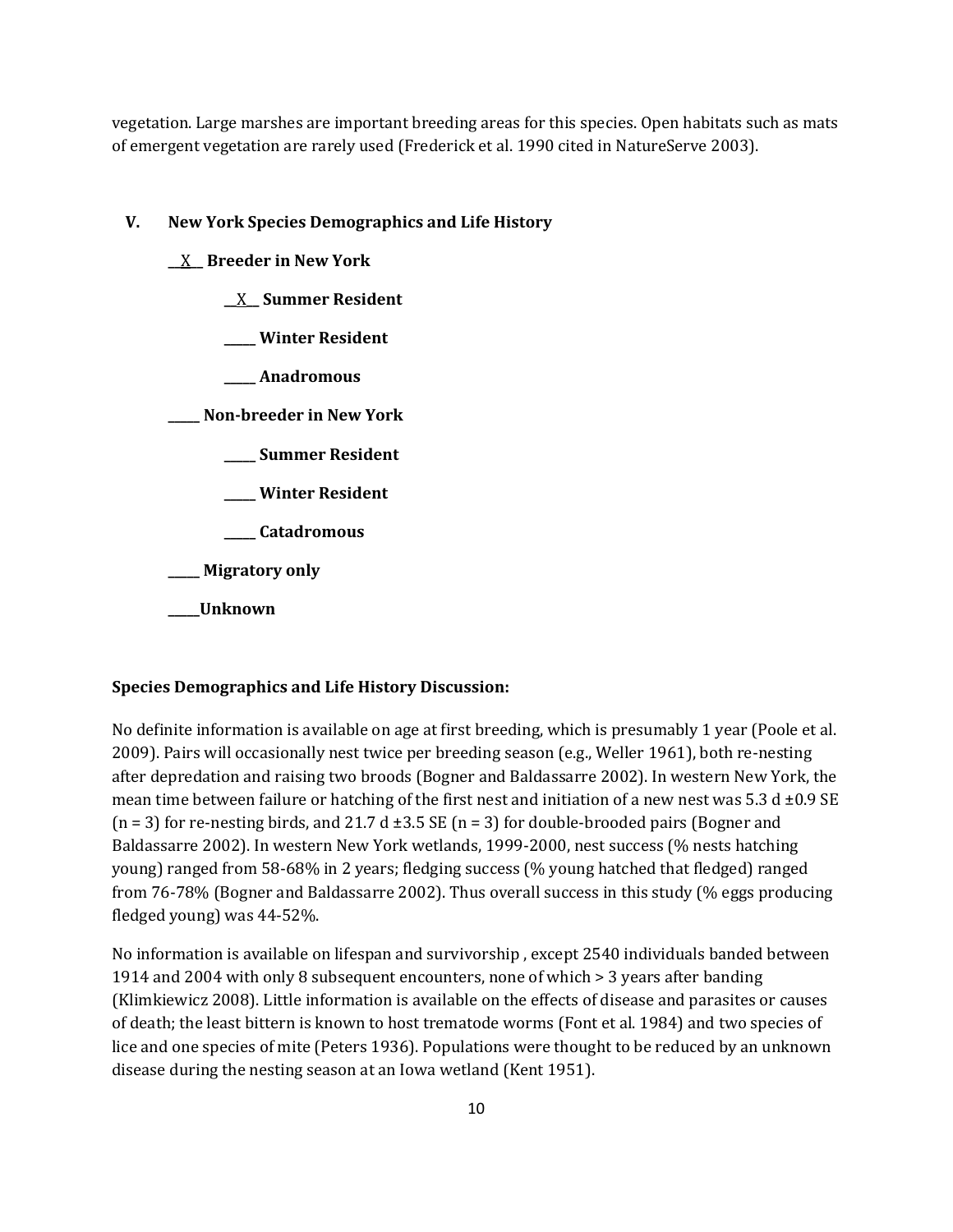Nest loss may be due to abandonment, predation, cannibalism, and disease (Kent 1951). High water also may destroy least bittern nests (McVaugh 1975). In S. Carolina, reproductive loss at nests was generally 1-2 eggs or young, rather than total loss (catastrophic mortality) owing to predation or weather (Post 1998).

### **VI. Threats:**

New York has lost more than half of its wetlands since colonization (Tiner 1984 cited in NatureServe 2003). More recently, losses of wetlands in the Great Lakes Plains portion of the state have been offset as agricultural lands revert back to wetlands, although net losses of wetlands in the Hudson Valley continue. Emergent marshes, which constitute only five percent of the state's 2.5 million acres, have declined overall. On a positive note, in addition to being protected by the State Freshwater Wetlands Act (Article 24), many of the larger emergent marshes and marsh complexes important to least bitterns in New York are publicly owned and managed for wildlife habitat (NatureServe 2013).

The habitat that remains may be degraded by fragmentation, exotic plants, and nutrient enrichment. Run-off from development and agricultural practices may also negatively impact prey. Water level management of Lake Ontario may also change the quality of habitat for least bitterns (King 2005). As a result of Lake Ontario water level management, many great lakes wetlands are now dominated by thick cattail stands which lack the interspersion with open water that is important to least bittern nesting. Unnaturally high densities of predators may also pose a threat.

In an assessment of vulnerability to predicted climate change conducted by the New York Natural Heritage Program, least bittern was identified as a second-priority species whose sensitivity should be assessed in the future (Schlesinger et al. 2011).

Wading birds tend to be susceptible to many diseases such as avian cholera, botulism, lice and mites, but little is known about the effects of disease and parasites on reproduction (NatureServe 2013). Because least bitterns fly low to the ground, collisions with motor vehicles, barbed-wire fences, and transmission lines can be a significant mortality factor (Forbush 1927, Guillory 1973).

#### **Are there regulatory mechanisms that protect the species or its habitat in New York?**

**\_\_\_\_\_\_ No \_\_\_\_\_ Unknown \_\_**X**\_\_\_ Yes** 

The least bittern is listed as a threatened species in New York and is protected by Environmental Conservation Law (ECL) section 11-0535 and the New York Code of Rules and Regulations (6 NYCRR Part 182). A permit is required for any proposed project that may result in a take of a species listed as Threatened or Endangered, including, but not limited to, actions that may kill or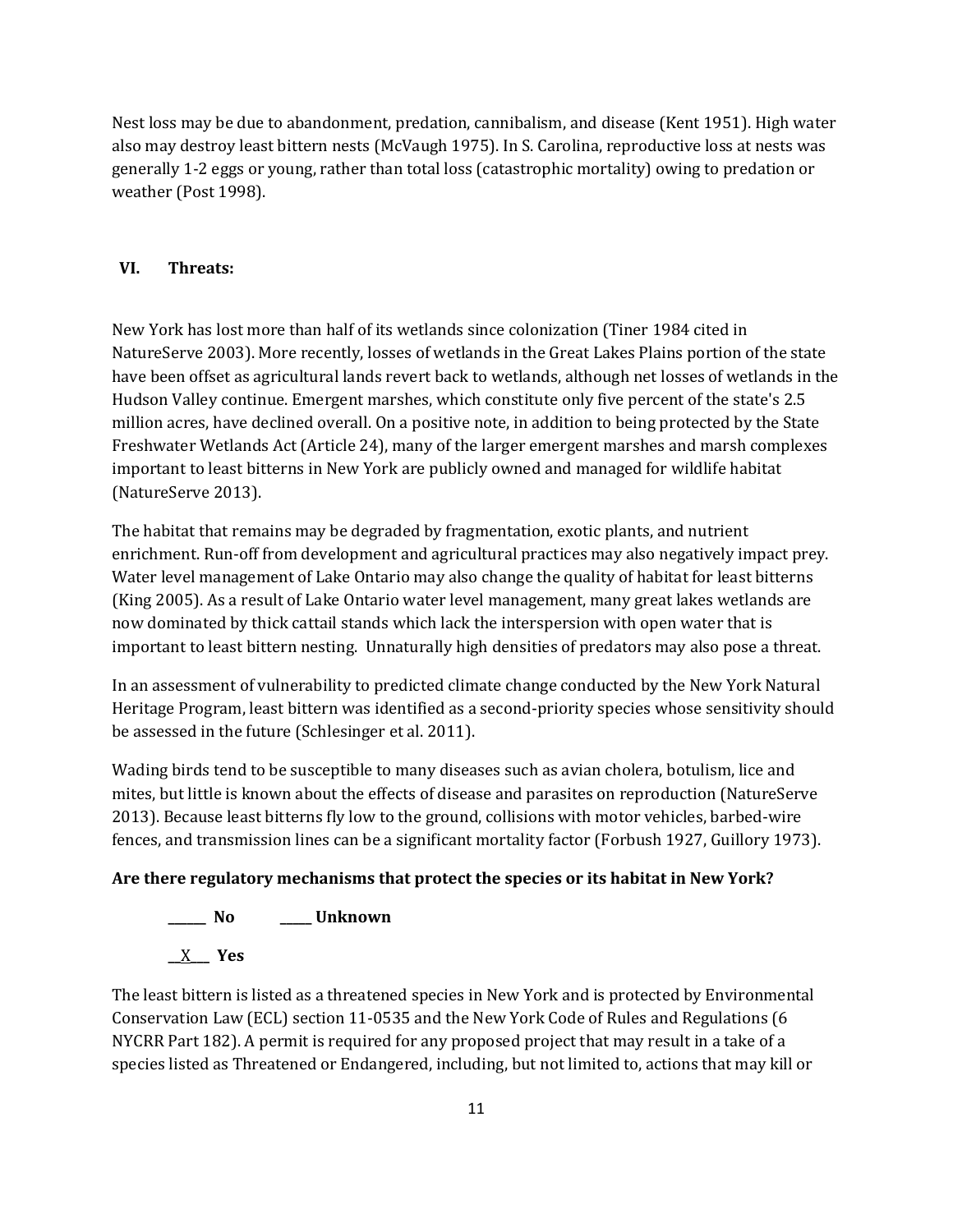harm individual animals or result in the adverse modification, degradation or destruction of habitat occupied by the listed species.

Least bitterns are protected under the Migratory Bird Treaty Act of 1918. Wetlands used for breeding are protected. The Freshwater Wetlands Act provides protection for wetlands greater than 12.4 acres in size under Article 24 of the NYS Conservation Law. In addition, many of the larger wetlands and wetland complexes important to least bitterns are on public land.

## **Describe knowledge of management/conservation actions that are needed for recovery/conservation, or to eliminate, minimize, or compensate for the identified threats:**

Wetlands with abundant emergent vegetation need preservation, protection, and improvement (Gibbs and Melvin 1992). It is important to prevent chemical contamination, siltation, eutrophication, and other forms of pollution in marsh habitats and to control invasive species (such as purple loosestrife). When managing large wetland complexes for waterfowl, consider retaining areas with cattails, bulrush, and bur-reed, and when possible, manage marshes for a hemi-marsh condition with a good mix of open water and emergent vegetation. A Lake Ontario water level management plan that would improve the health and diversity of Lake Ontario wetlands would benefit least bittern populations. Projects that create openings in thick cattail stands and encourage muskrat populations would also be beneficial.

| <b>Conservation Actions</b>    |                                       |  |
|--------------------------------|---------------------------------------|--|
| <b>Action Category</b>         | <b>Action</b>                         |  |
| <b>Education and Awareness</b> | <b>Awareness &amp; Communications</b> |  |
| <b>Education and Awareness</b> | Training                              |  |
| Land/Water Protection          | Site/Area Protection                  |  |
| Land/Water Protection          | Resource/Habitat Protection           |  |
| Land/Water Management          | Site/Area Management                  |  |
| Land/Water Management          | Invasive/Problematic Species Control  |  |
| Land/Water Management          | Habitat & Natural Process Restoration |  |

Conservation actions following IUCN taxonomy are categorized in the table.

The Comprehensive Wildlife Conservation Strategy (NYSDEC 2005) includes recommendations for the following actions for freshwater marshbirds.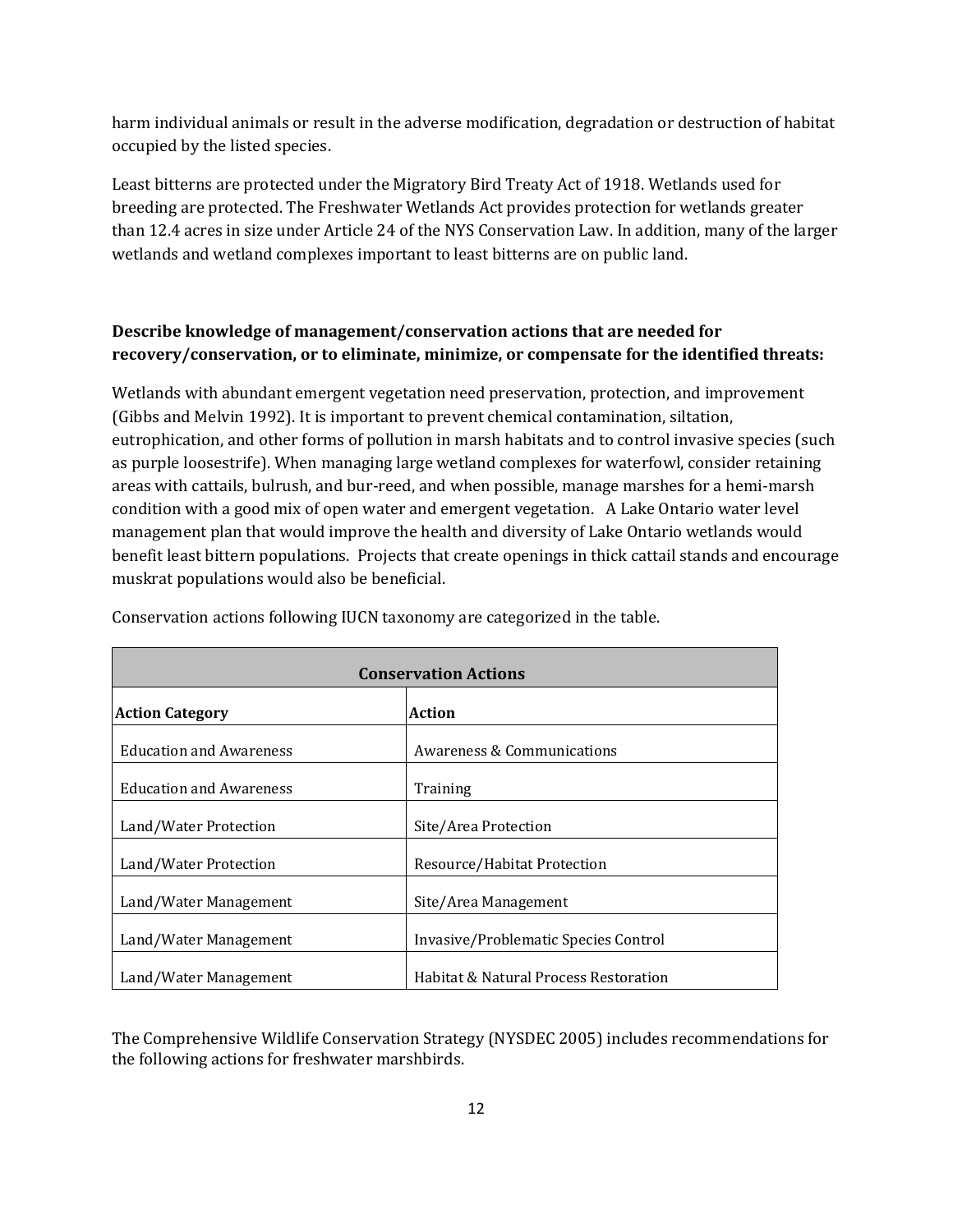#### **Curriculum development:**

Utilize education as a tool for reducing wetland loss and the possible detrimental effects of human disturbance.

#### **Fact sheet:**

Promote the establishment of buffer areas around agricultural fields and developments.

## **Habitat management:**

- Restore wetland habitat and improve water level control.
- Evaluate the extent to which management actions can reduce nest and chick losses via predator management and water level regulation.
- \_\_\_\_ Promote the use of Farm Bill and Landowner Incentive program funds to manage and restore appropriate habitat.
- Adapt wetland management practices throughout the range of these species so they can simultaneously benefit waterfowl, marsh birds, and other water birds.
- For endangered, threatened or rapidly declining marsh bird species/populations, protect all sites currently in use, and all historic sites of suitable habitat.

### **Habitat monitoring:**

- Identify and prepare a catalog of key migratory staging, molting areas, and wintering grounds.
- Prepare a catalog, where possible, of breeding sites, identifying and mapping sites at a course scale to select those worthy of monitoring.
- Investigate diet and nutrition in relation to breeding habitat quality and prey populations.

#### **Habitat research:**

- Evaluate habitats by a variety of techniques at multiple scales to better understand the micro- and macro- habitat features important to nest site selection.
- \_\_\_\_ Conduct controlled experiments to see which management actions are effective locally in producing habitat suitable for marsh birds.

### **Invasive species control:**

- Identify invasive species which have the potential to negatively impact marsh birds and quantify impact.
- Reduce the spread and colonization of new sites by invasive exotic species.
- Where feasible, control invasive species, which are known to have detrimental effects on marsh birds, to reduce negative impact (i.e. promote the implementation of biological controls to combat purple loosestrife).

### **Life history research:**

- \_\_\_\_ Conduct demographic studies at selected sites across the species' breeding range to identify "source" and "sink" populations, thus the regions most important for maintaining a breeding population.
- \_\_\_\_ Conduct studies of habitat use, prey availability, and diet at migratory staging and molting areas and wintering grounds to assess possible threats and limiting factors.
- \_\_\_\_ Investigate aspects of behavioral ecology, such as mate selection, mate fidelity, spacing behavior, coloniality, dispersal, and post-fledging parental care.
- Periodically monitor the levels of contaminants in marsh birds and their eggs to assess trends and determine effects on eggshell thinning, behavioral modification, chick development, nesting success, and juvenile survival.

### **Modify regulation:**

\_\_\_\_ Concurrently with management actions, efforts should be pursued vigorously to protect the quality and quantity of available wetland habitat and minimize wetland loss.

### **New legislation:**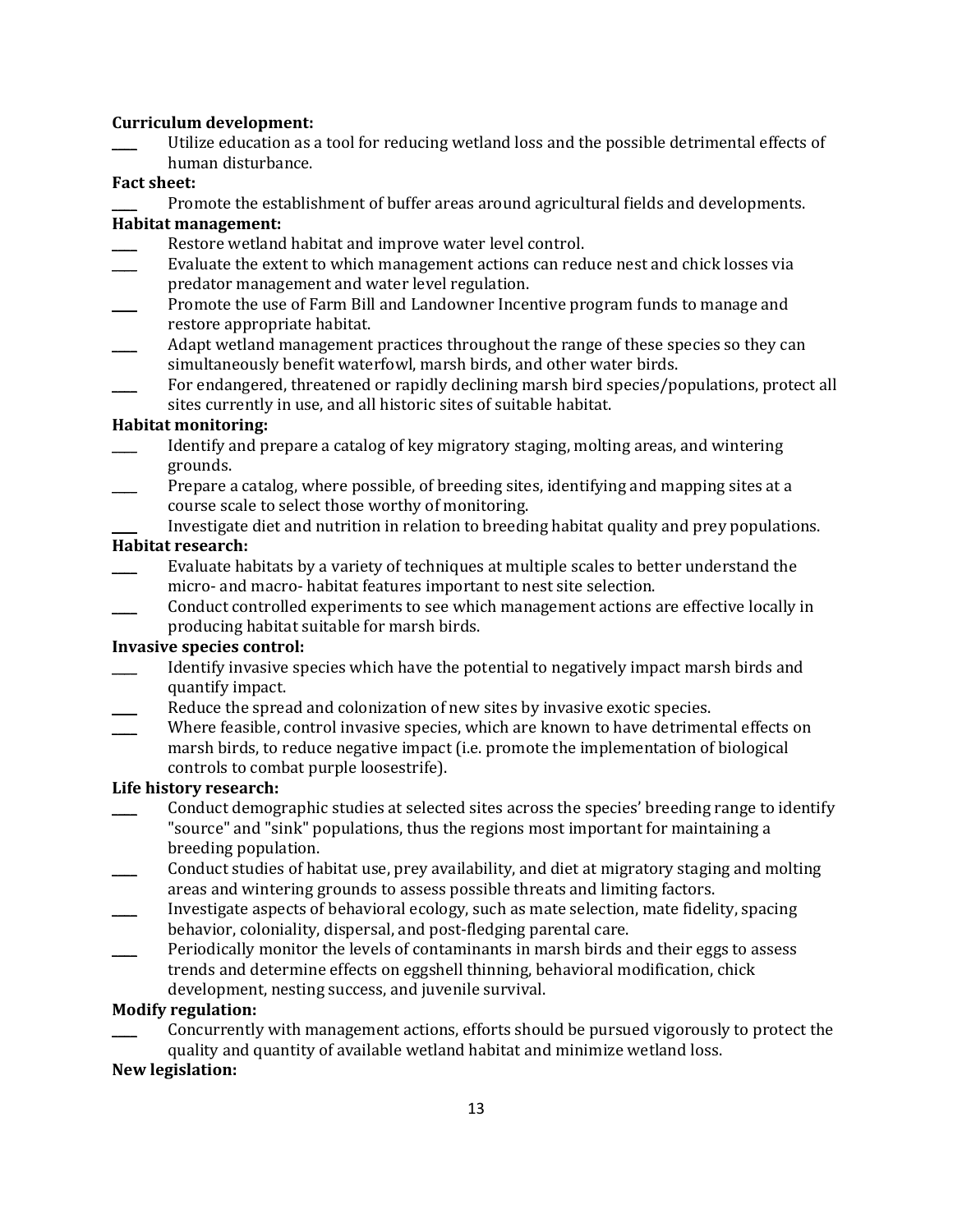Develop and implement a noxious weed law to control the introduction and distribution of invasive exotic species.

### **New regulation:**

Maintain water quality in nesting marshes and discourage use of pesticides on public lands to prevent reduction of insect populations and contamination of wetlands.

### **Population monitoring:**

- Refine monitoring techniques to better detect population trends and determine the cause of these changes.
- \_\_\_\_ Initiate baseline population surveys to determine abundance and distribution and periodically resurvey to detect trends
- Study metapopulation dynamics and demography, focusing on such parameters as survival, age at first breeding, recruitment, dispersal, and the factors that affect them, using colorbanded or radio-tagged birds.

### **Regional management plan:**

\_\_\_\_ Collaborate with existing planning initiative such as the North American Waterbird Plan, Bird Conservation Regional Plans and other regional efforts.

## **VII. References**

Bogner, H. E. and G. A. Baldassarre. 2002. Home range, movement, and nesting of Least Bitterns in western New York. Wilson Bulletin 114(3):297-308.

Brown, M. and J.J. Dinsmore. 1986. Implications of marsh size and isolation for marsh bird management. Journal of Wildlife Management 50:392-397.

COSEWIC. 2009. COSEWIC assessment and update status report on the Least Bittern *Ixobrychus exilis*

in Canada. Committee on the Status of Endangered Wildlife in Canada. Ottawa. vi + 36 pp. (www.sararegistry.gc.ca/status/status\_e.cfm).

Font, W. F., R. M. Overstreet, and R. W. Heard. 1984. Taxonomy and biology of *Phagicola nana* Digenea: Heterophyidae. Trans. Am. Microsc. Soc. 103:408-422.

Forbush, E.H. 1927. Birds of Massachusetts and other New England states. Vol. 1-3. Mass. Dept. Agric. Boston, MA.

Guillory, H.D. 1973. Motor vehicles and barbed wire fences as major mortality factors for the Least bittern in southwestern Louisiana. Inland Bird Banding News 45: 176-177.

Kennedy, H. B. 2008. Least bittern. Pages 158-159 in K. J. McGowan and K. Corwin, editors. The Second Atlas of Breeding Birds in New York State. Cornell University Press. Ithaca, NY.